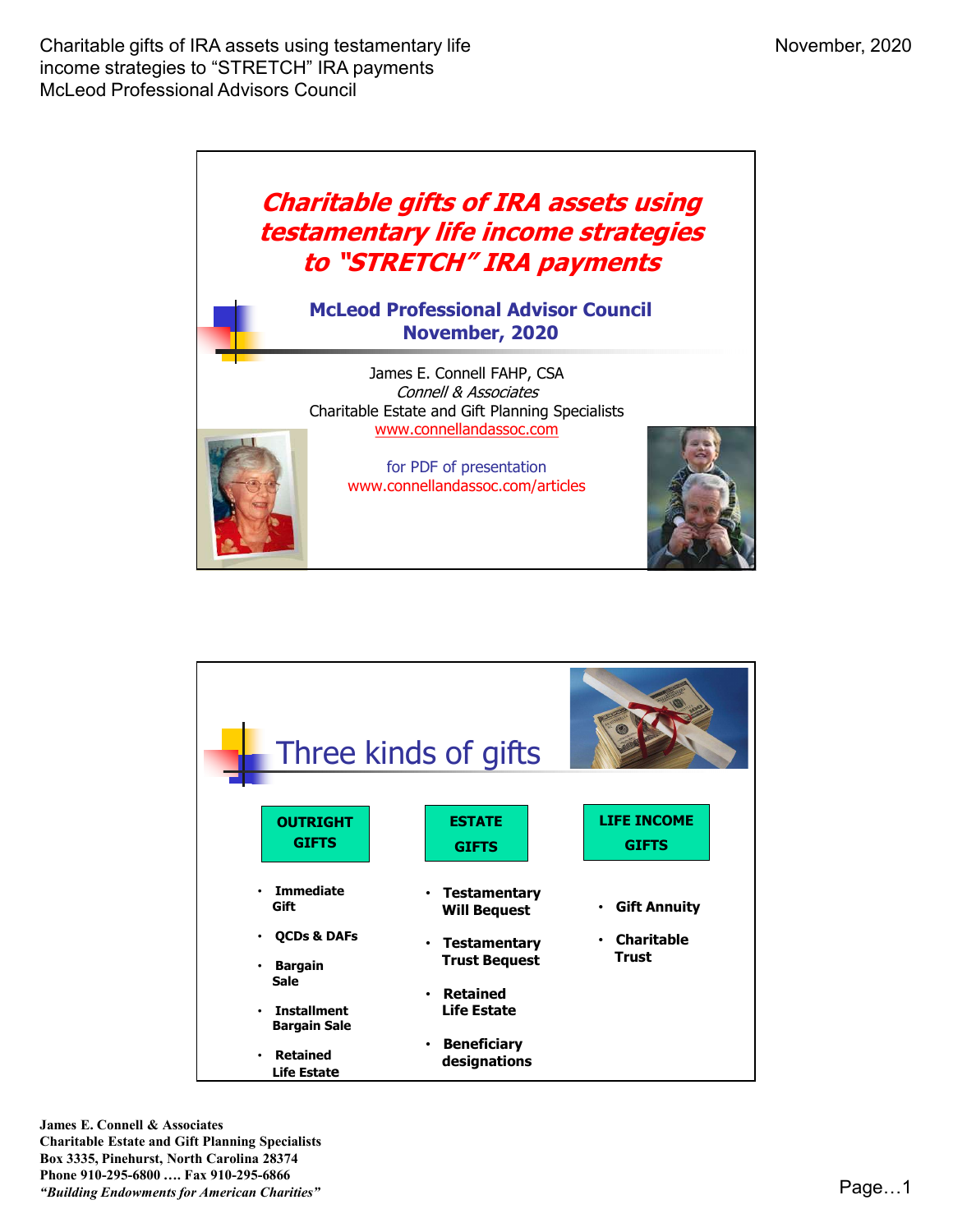



James E. Connell & Associates Charitable Estate and Gift Planning Specialists Box 3335, Pinehurst, North Carolina 28374 Phone 910-295-6800 …. Fax 910-295-6866 Then the second in the second second second second second second second second second second second second second  $Page...2$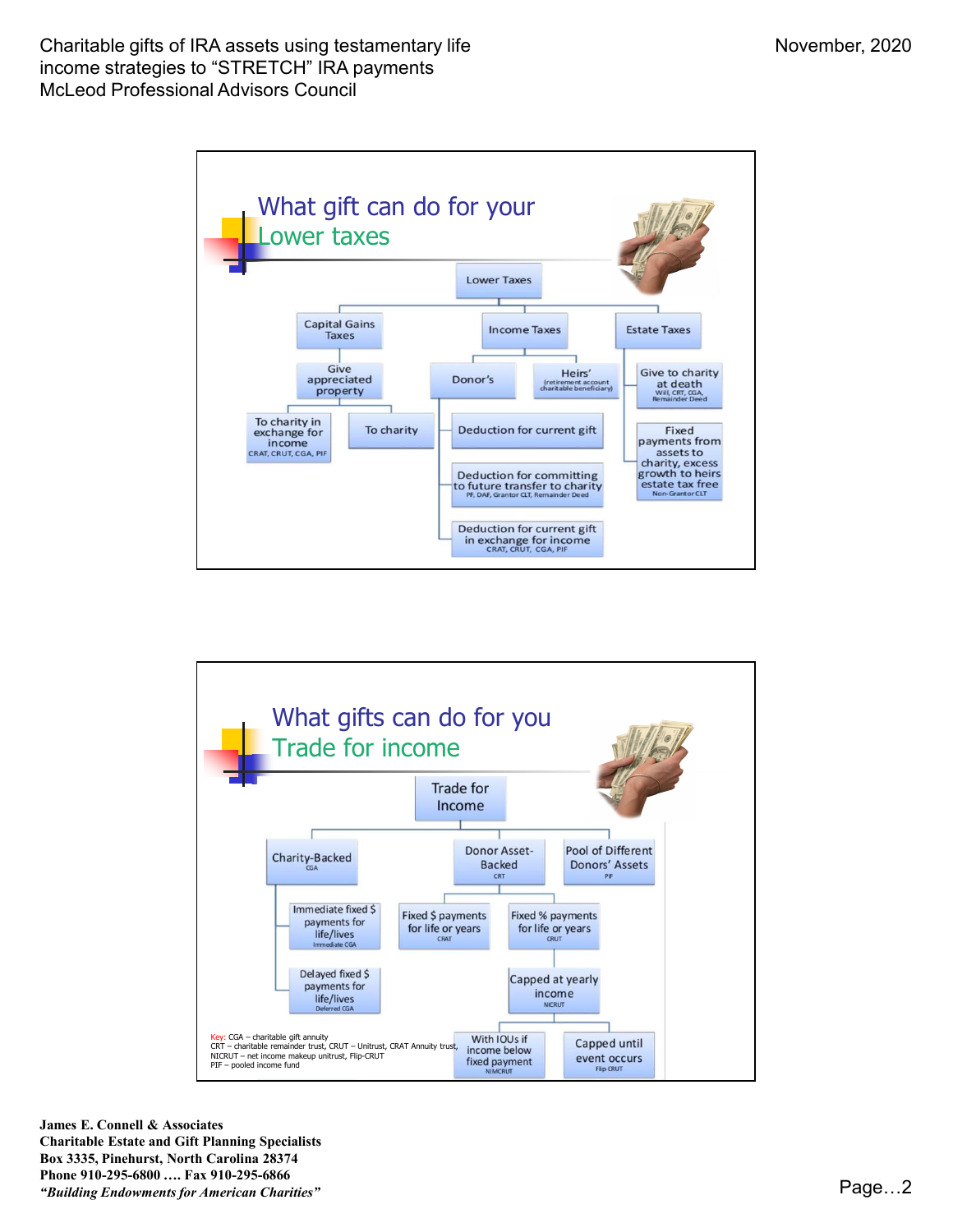



James E. Connell & Associates Charitable Estate and Gift Planning Specialists Box 3335, Pinehurst, North Carolina 28374 Phone 910-295-6800 …. Fax 910-295-6866 Then the second in the second second second second second second second second second second second second second  $Pa$ ge...3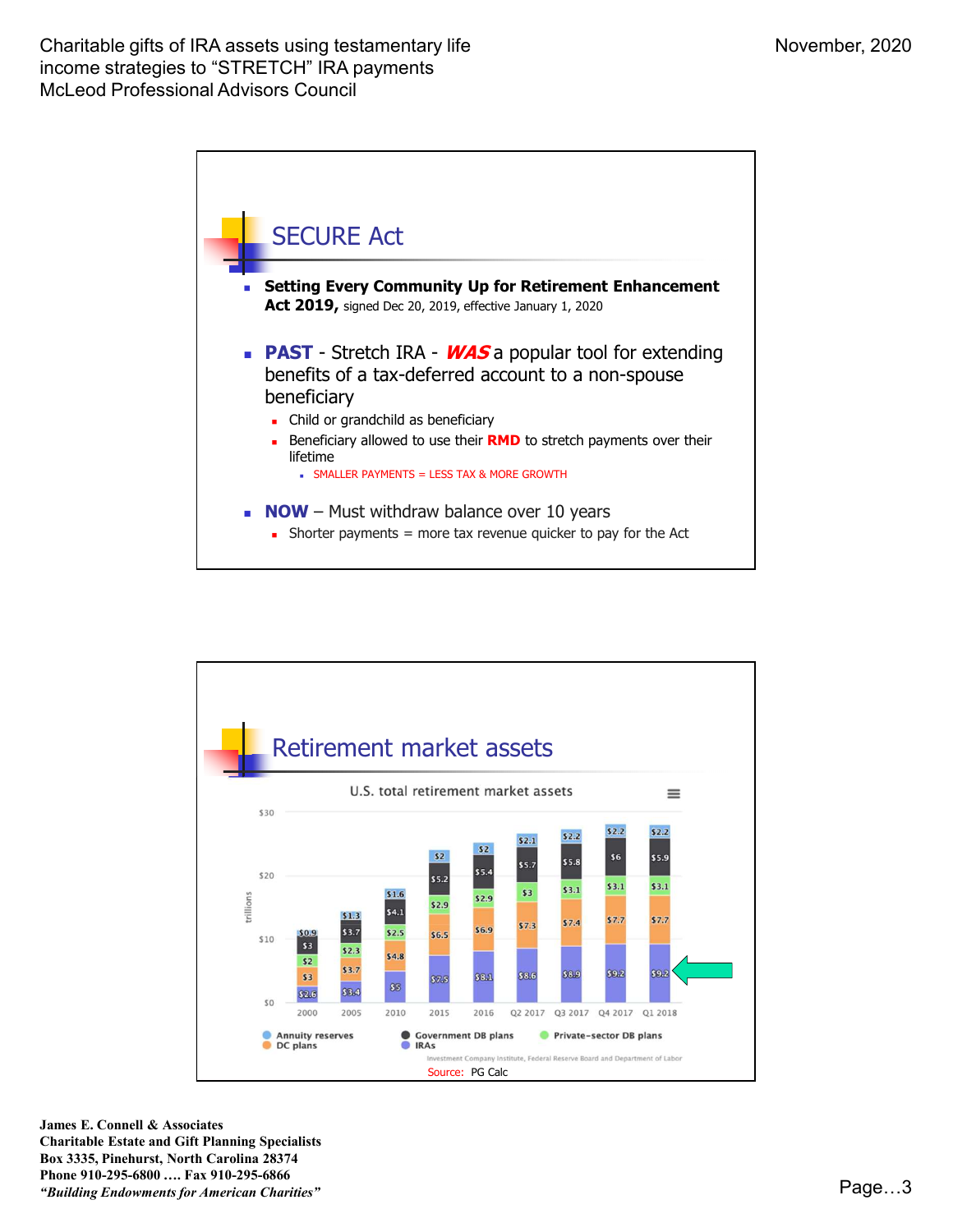



James E. Connell & Associates Charitable Estate and Gift Planning Specialists Box 3335, Pinehurst, North Carolina 28374 Phone 910-295-6800 …. Fax 910-295-6866 There are not the second in the second second that the second second second second page of the second page of  $P$  and  $P$  and  $P$  and  $P$  and  $P$  and  $P$  and  $P$  and  $P$  and  $P$  and  $P$  and  $P$  and  $P$  and  $P$  and  $P$  and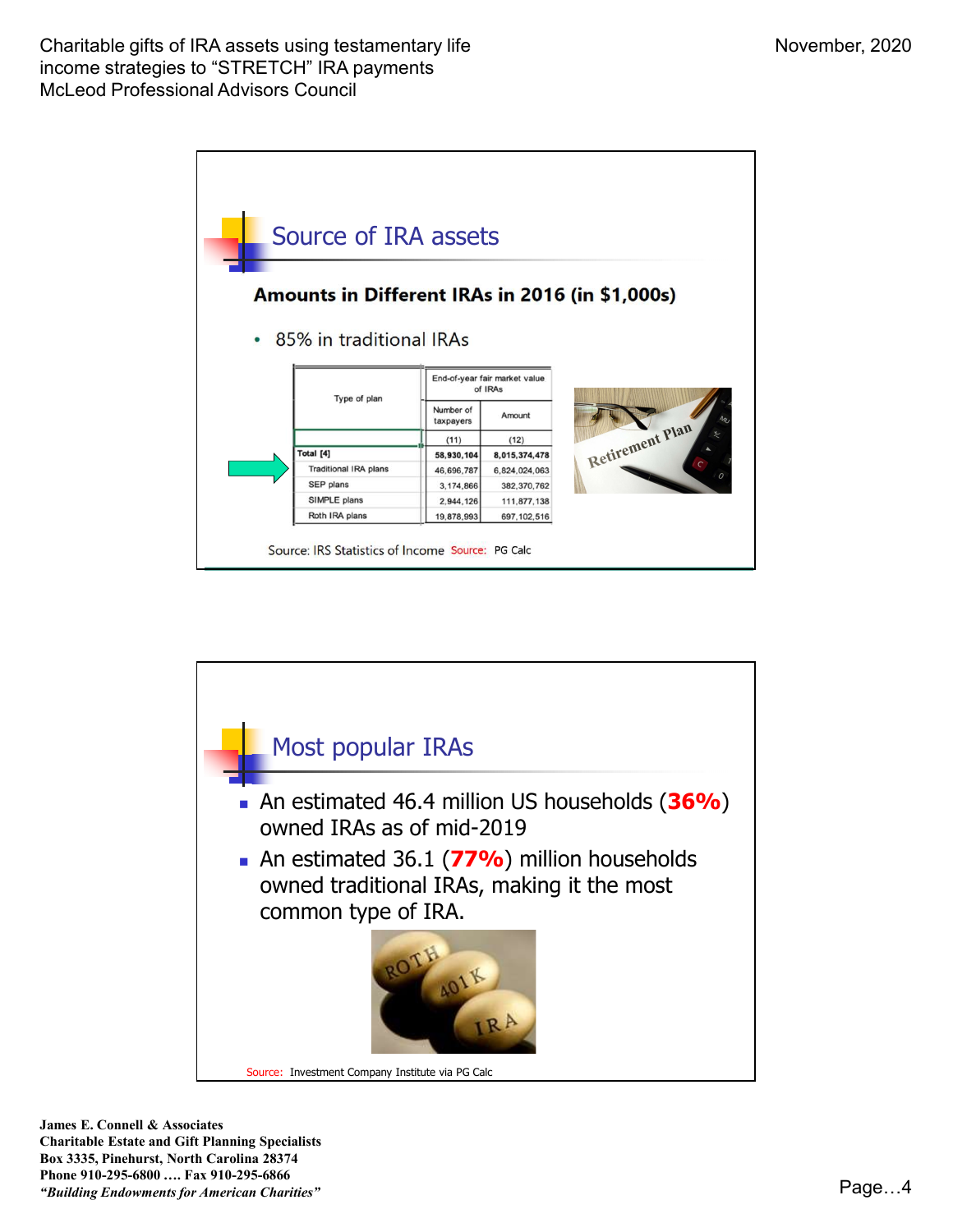



James E. Connell & Associates Charitable Estate and Gift Planning Specialists Box 3335, Pinehurst, North Carolina 28374 Phone 910-295-6800 …. Fax 910-295-6866 The continuum of the continuum of the continuum of the continuum of the continuum of the continuum of the continuum of the continuum of the continuum of the continuum of the continuum of the continuum of the continuum of t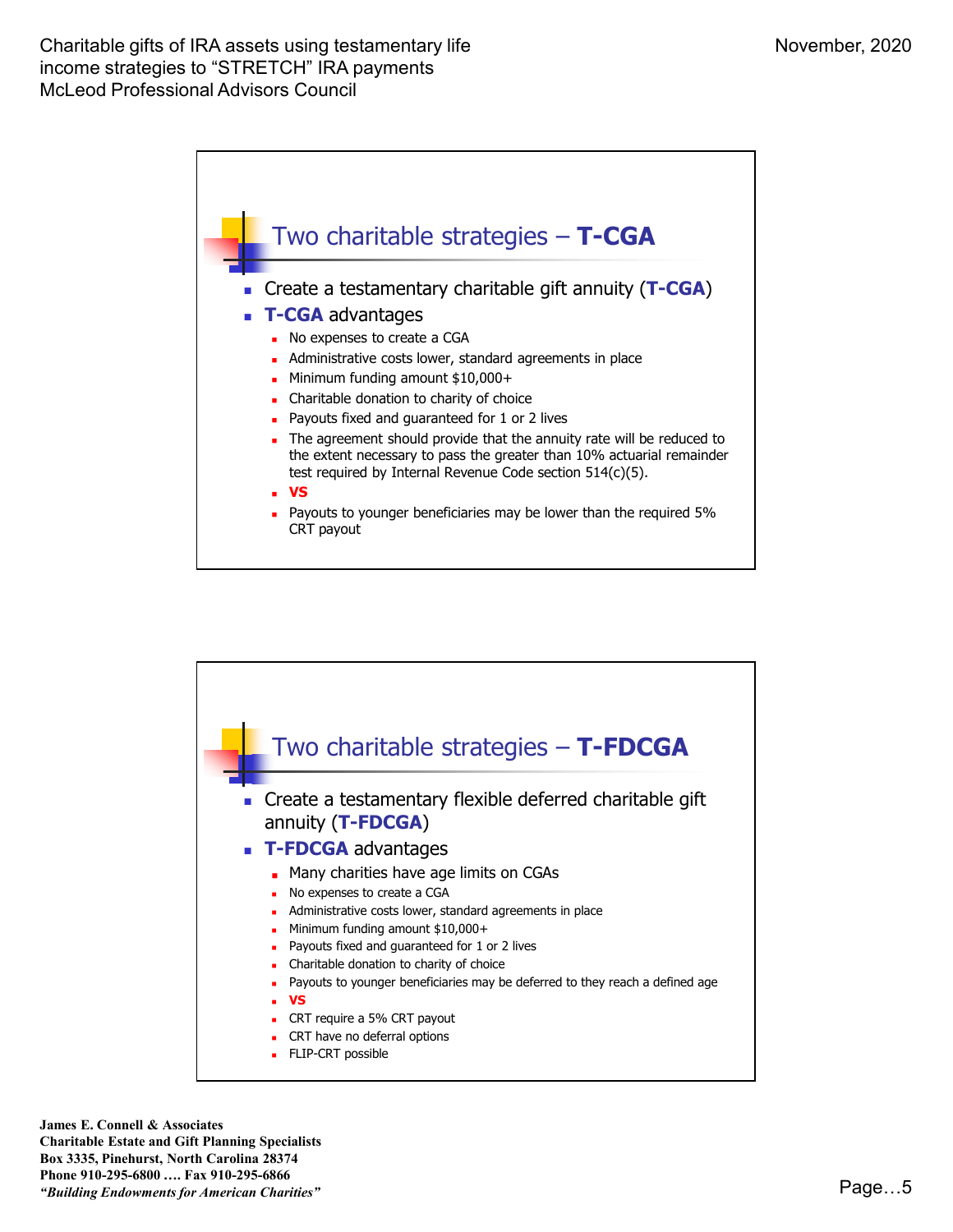

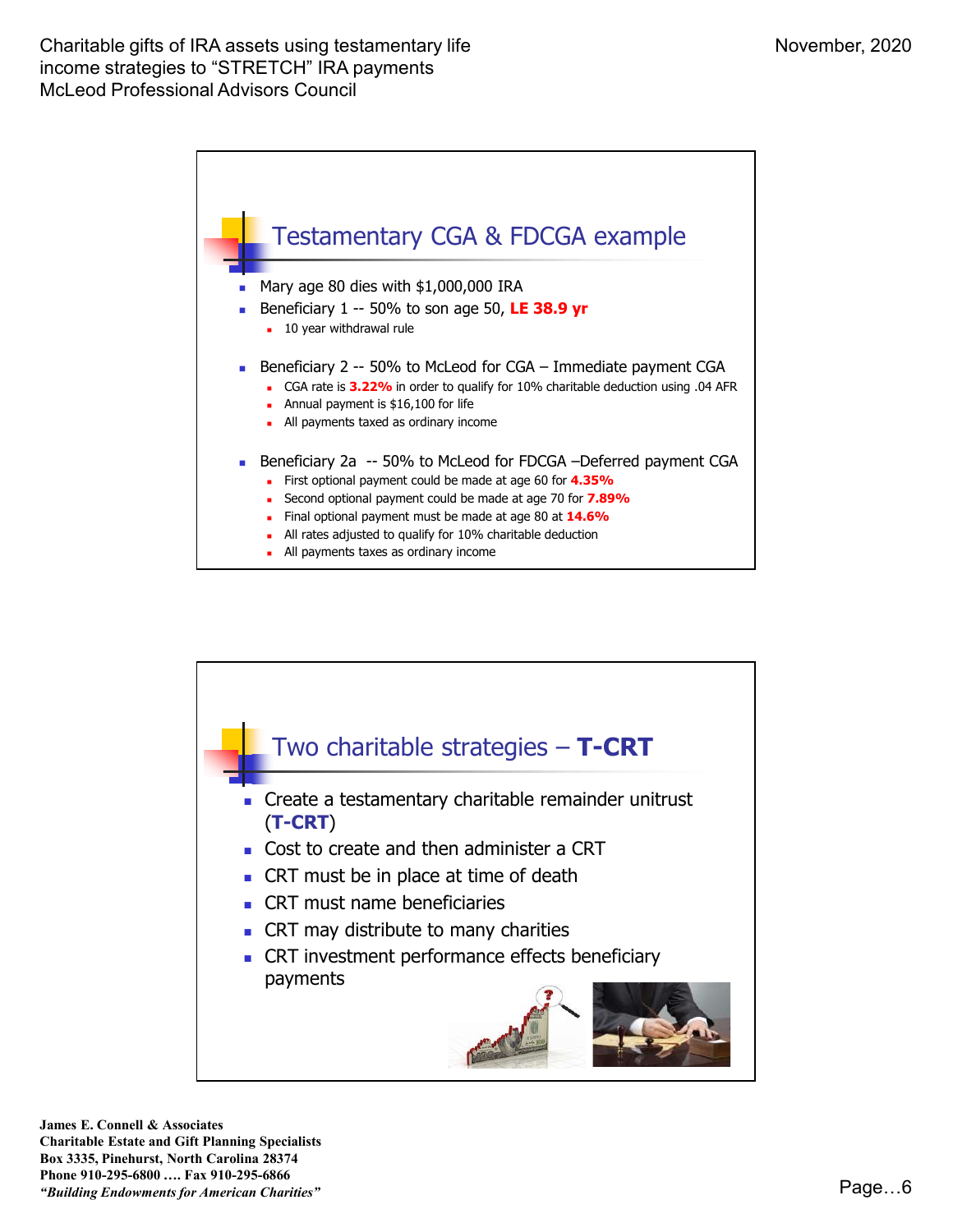